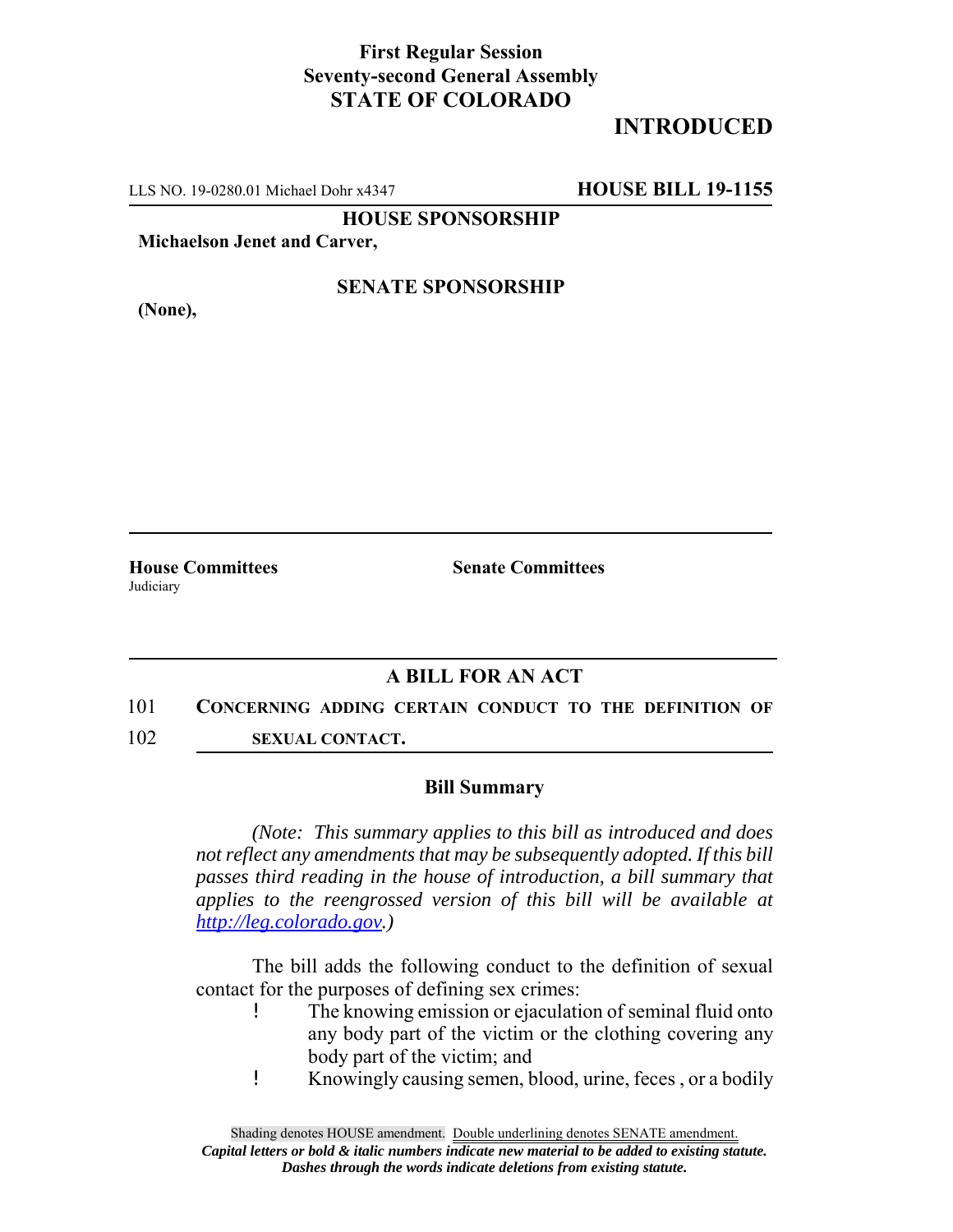substance to contact any body part of the victim or the clothing covering any body part of the victim if that contact is for the purpose of sexual arousal, gratification, or abuse.

 *Be it enacted by the General Assembly of the State of Colorado:* **SECTION 1.** In Colorado Revised Statutes, 18-3-401, **amend** (4) as follows: **18-3-401. Definitions.** As used in this part 4, unless the context otherwise requires: (4) "Sexual contact" means: (a) The knowing touching of the victim's intimate parts by the actor, or of the actor's intimate parts by the victim, or the knowing touching of the clothing covering the immediate area of the victim's or actor's intimate parts if that sexual contact is for the purposes of sexual arousal, gratification, or abuse; (b) THE KNOWING EMISSION OR EJACULATION OF SEMINAL FLUID ONTO ANY BODY PART OF THE VICTIM OR THE CLOTHING COVERING ANY 14 BODY PART OF THE VICTIM; OR (c) KNOWINGLY CAUSING SEMEN, BLOOD, URINE, FECES, OR A BODILY SUBSTANCE TO CONTACT ANY BODY PART OF THE VICTIM OR THE CLOTHING COVERING ANY BODY PART OF THE VICTIM IF THAT CONTACT WITH SEMEN, BLOOD, URINE, FECES, OR A BODILY SUBSTANCE IS FOR THE PURPOSE OF SEXUAL AROUSAL, GRATIFICATION, OR ABUSE. **SECTION 2. Effective date - applicability.** This act takes effect 21 July 1, 2019, and applies to offenses committed on or after said date. **SECTION 3. Safety clause.** The general assembly hereby finds,